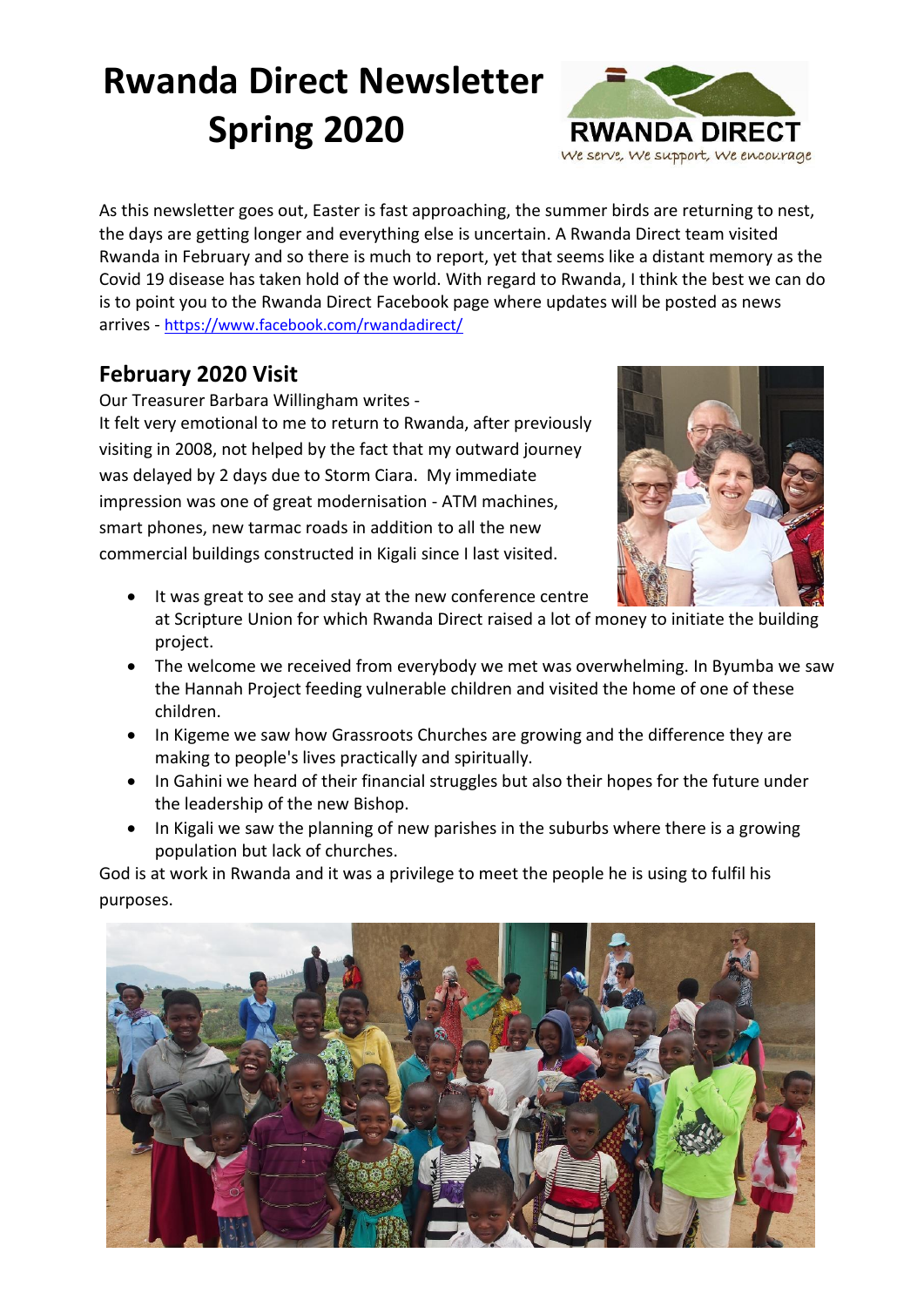## **Kigali Diocese**

At the heart of our visit was wonderful fellowship with both old and new friends. In Kigali Diocese, there is a new Bishop – Nathan Amooti. He used to work in the diocese, moved to be Bishop of Cyangugu in SW Rwanda, and he's now come back to replace +Louis Muvunyi. His Diocesan Secretary is Manasseh Tuyizere who is well known to us. +Nathan's request to Rwanda Direct is to help support them in one of their top priorities, and that is evangelism. There is a large chunk of the Diocese, to the north west of Kigali, in which there are very few churches and indeed few



Christians of many denominations. So, they are placing a Missionary Archdeacon into the area to lead the planting of new churches. It's a great act of faith and trust in the Lord. They had someone in mind, Archdeacon Alphonse. When +Nathan asked him, he said "yes" because God had already spoken to him! A sacrificial decision!

## **Theological Education Challenge**

This raises one of the key issues for the Church in Rwanda. The government has decreed that all pastors and priests must have a degree by 2023. Currently few do. The reasons for this decision are good, as in certain denominations (usually 'new churches'), there has been some very poor leadership and dangerous preaching. Archdeacon Alphonse is a very experienced and respected pastor and is studying a diploma course in Kinyarwanda at Kigali Anglican Theological College (KATC). He has no degree and as he doesn't speak English, he cannot study for one. In the new area the church has identified a bright young Christian who is full of faith called Emmanuel. He has studied in English at secondary school level gaining a good grade. The plan is for Emmanuel to study at degree level and be ready in 2023 to take on the leadership of the new churches, with Archdeacon Alphonse under him, thus following the new law. This could well happen all over the



country to enable the church leadership to remain in place and for the churches to stay open. Much grace and wisdom will be needed by young and old! *Meeting with Christians, Emmanuel is on the far left, Archdeacon Alphonse part hidden, second from right.* 

## **Kigali Anglican Theological College (KATC)**

What a change! Rwanda's new Archbishop Laurent Mbanda has been able to raise considerable sums of money and KATC has finished the new dormitory block, built a second classroom block and staff houses, rebuilt the kitchen and dining room and has virtually finished the Chapel. Ikitangaza! (It's a Miracle!), Praise the Lord. We spent a wonderful time meeting with the new Vice Chancellor Revd Prof Viateur Ndikumana, very much God's choice for this vital work. He explained that they are seeking College status to become the East



African Christian College and (when we were there) the papers were on the Prime Minister's desk for Cabinet approval. However, Covid 19 has stopped this. The aim is to have three faculties, the existing Theology Faculty and new ones for Health and Education following the three pillars of mission that the early missionaries used to establish the Church in Rwanda. Please pray for this.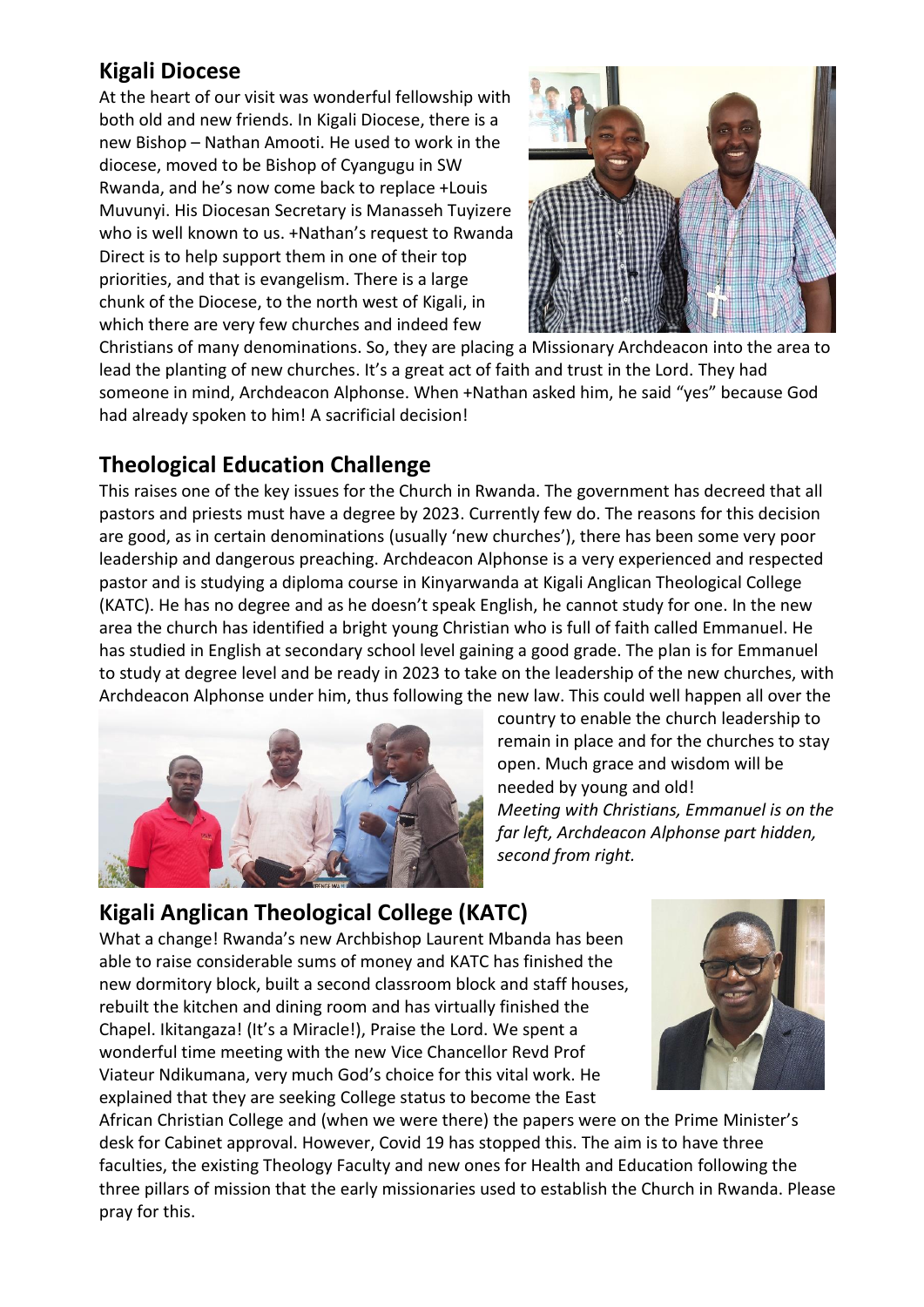

KATC Dormitory – finished! New Chapel New Dining Room & Kitchen

#### **Susie Barstow's First impressions, First Time in Africa**

- •Unconditional love shown to me
	- •A visit that gave meaning to the word dignity
- •The church in 3D

These first impressions are taken from my daily diary of happenings, feelings and thoughts. This is Rwanda, Rwanda is life!

Where shall I begin? *"Muraho, nitwa Susieee!"* (Hello, my name is Susie) I am a recently retired health professional seeking God's guidance for the next stage of my life. Last summer God drew my eyes to a notice in my local church in Cumbria about the trip with Rwanda Direct. Now, after a most wonderful visit of discovery I am home, thinking through my experience, and seeking to draw out what God wants me to do with the experience.

God invites us not just to contemplate him, but to experience him. The Bible reading on my first morning, set me thinking; *what it* 

*would be like to live as a citizen of heaven right here in Rwanda?* As I met God's people in Rwanda, I met God. They welcomed the team, some of whom were already their friends, they honoured us, and showed us Godly love; graciously receiving us into their homes and churches offering hospitality and fellowship wherever we went. Nothing was too much trouble. If our driver could bring us to the door of church he did, despite there being a steep rutted incline to negotiate, not to mention bicycles laden with possibly up to 30 plastic chairs or iron front doors, multiple sticks of bananas or several milk churns.

Travelling within Rwanda visiting Dioceses and sharing fellowship with local Christians, gave me the unique opportunity of experiencing so much more than a regular tourist. I met ever so many people! Church members, youth groups, bishops, pastors, teachers and college principals. In everyone I found a deep and reverent love of God. For many, there is no choice but to rely entirely on God and his provision. Compared with the plenty I have available to me in UK, many of my new friends seem to have very little. Some might even say they have nothing. Yet I saw in them great riches of faith and trust that left me speechless.

Bishop Emmanuel took us on a late afternoon walk to visit a child headed family (supported by Hannah Ministries Ed). The house of 2 rooms and an entranceway, is home to Ishimwe (17), 5 younger siblings and an alcoholic mother. A goat and rabbit are brought inside after dark and cooking is by open fire outside. Meeting Ishimwe gave meaning to the word dignity. Climbing up the steep hillside away from Ishimwe's home in complete darkness, guided only by the phone lights of our new Rwandan friends left me humbled and challenged.

Jesus says; *"I have come that they may have life, and have it to the full"* (John 10 v10).